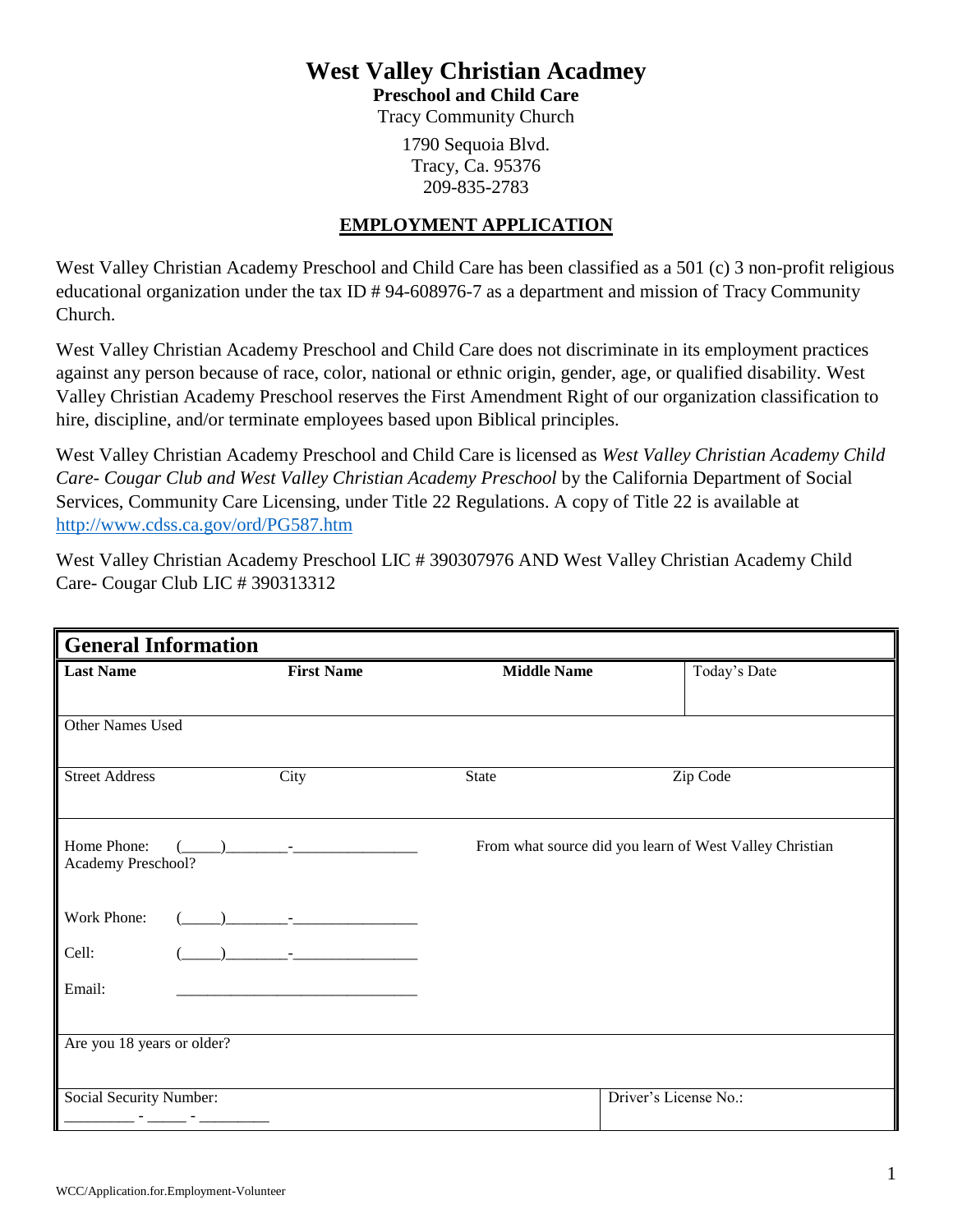| Title of Position Applying For:                                                                                       | Date Available to Work:                                          |  |  |
|-----------------------------------------------------------------------------------------------------------------------|------------------------------------------------------------------|--|--|
| Have you been previously interviewed or employed by WCC? Yes _____ No _____<br>If Yes, list date(s) and job title(s): |                                                                  |  |  |
| Do you have any relatives currently working for WCC? Yes _____ No ____<br>If Yes, list names and relationship to you: |                                                                  |  |  |
| Are you employed now? $Yes \_\_\_$ No $\_\_\_$                                                                        | If so, may we contact your present employer? Yes ______ No _____ |  |  |

| <b>Education</b>                                                                                                |          |                   |                            |                |  |  |
|-----------------------------------------------------------------------------------------------------------------|----------|-------------------|----------------------------|----------------|--|--|
| <b>Name</b>                                                                                                     | Location | # Years Completed | <b>Major Area of Study</b> | Degree/Diploma |  |  |
| <b>High School</b>                                                                                              |          |                   |                            |                |  |  |
| College                                                                                                         |          |                   |                            |                |  |  |
| E.C.E.<br>(Employment/Related<br><b>Education Courses.</b><br>12 Core Units<br><b>Required for</b><br>Teacher.) |          |                   |                            |                |  |  |
| Technical or<br>Certificate Programs                                                                            |          |                   |                            |                |  |  |

#### LIST ALL CERTIFICATES AND LICENSES HELD:

| Description | <b>Granting Authority</b>                                                                | Date Issued |
|-------------|------------------------------------------------------------------------------------------|-------------|
|             |                                                                                          |             |
|             |                                                                                          |             |
|             |                                                                                          |             |
|             | Have you ever had any certification or license revoked or suspended? Yes ______ No _____ |             |
|             |                                                                                          |             |
|             |                                                                                          |             |
|             |                                                                                          |             |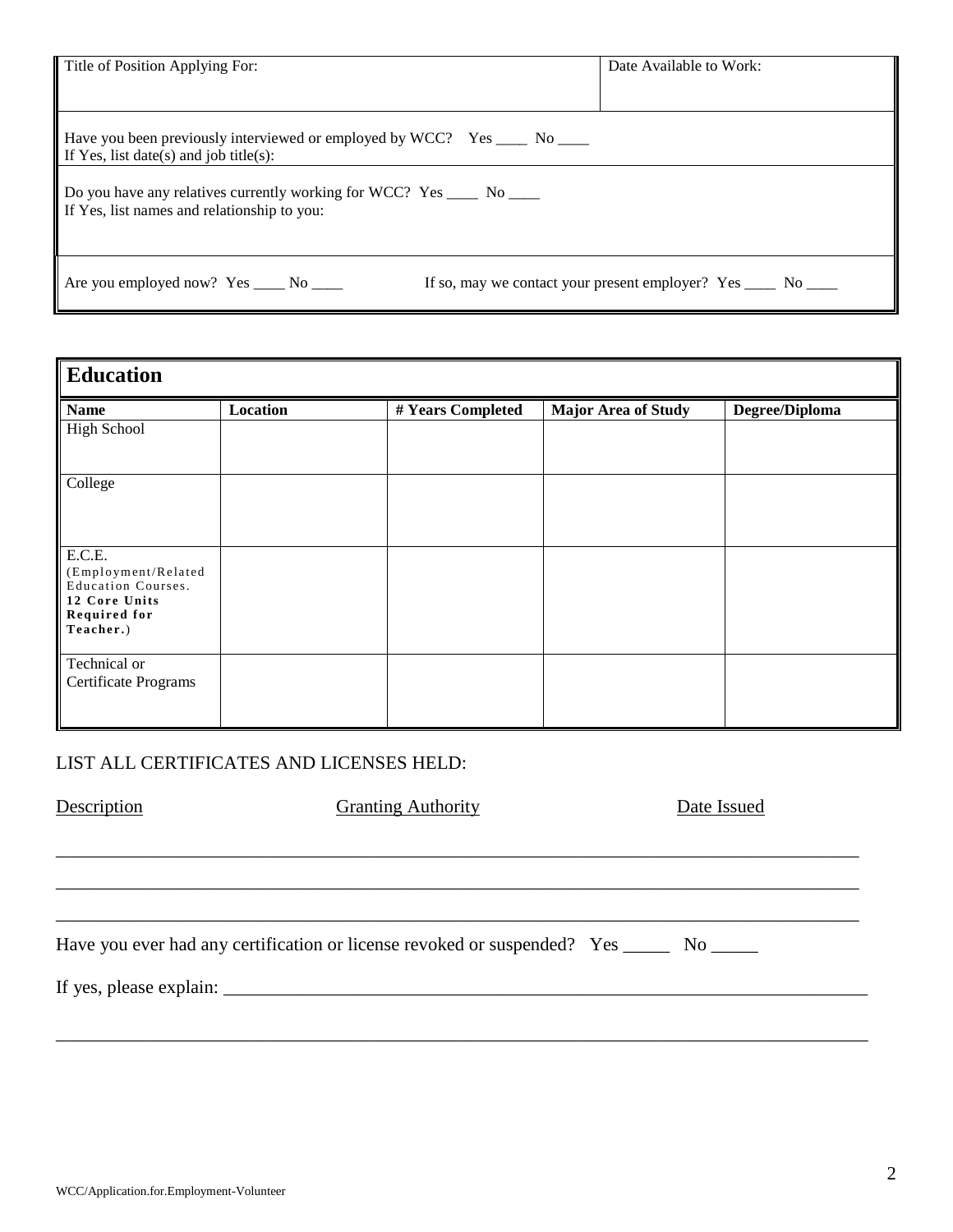| <b>Employment History</b><br>Please provide the following information for the last three years, beginning with most recent: |                 |                    |            |  |  |
|-----------------------------------------------------------------------------------------------------------------------------|-----------------|--------------------|------------|--|--|
| Employer:                                                                                                                   | Dates Employed: |                    | Job Title: |  |  |
|                                                                                                                             | From            | To                 |            |  |  |
| Address:                                                                                                                    |                 |                    |            |  |  |
| Telephone:                                                                                                                  |                 | <b>Job Duties:</b> |            |  |  |
| Supervisor:                                                                                                                 |                 |                    |            |  |  |
| Reason for Leaving:                                                                                                         |                 |                    |            |  |  |

| Employer:           | Dates Employed: |                    | Job Title: |
|---------------------|-----------------|--------------------|------------|
|                     | From            | To_                |            |
| Address:            |                 |                    |            |
| Telephone:          |                 | <b>Job Duties:</b> |            |
| Supervisor:         |                 |                    |            |
| Reason for Leaving: |                 |                    |            |
|                     |                 |                    |            |

| Employer:           | Dates Employed: |             | Job Title: |
|---------------------|-----------------|-------------|------------|
|                     | From            | To          |            |
| Address:            |                 |             |            |
|                     |                 |             |            |
| Telephone:          |                 | Job Duties: |            |
| Supervisor:         |                 |             |            |
|                     |                 |             |            |
| Reason for Leaving: |                 |             |            |
|                     |                 |             |            |
|                     |                 |             |            |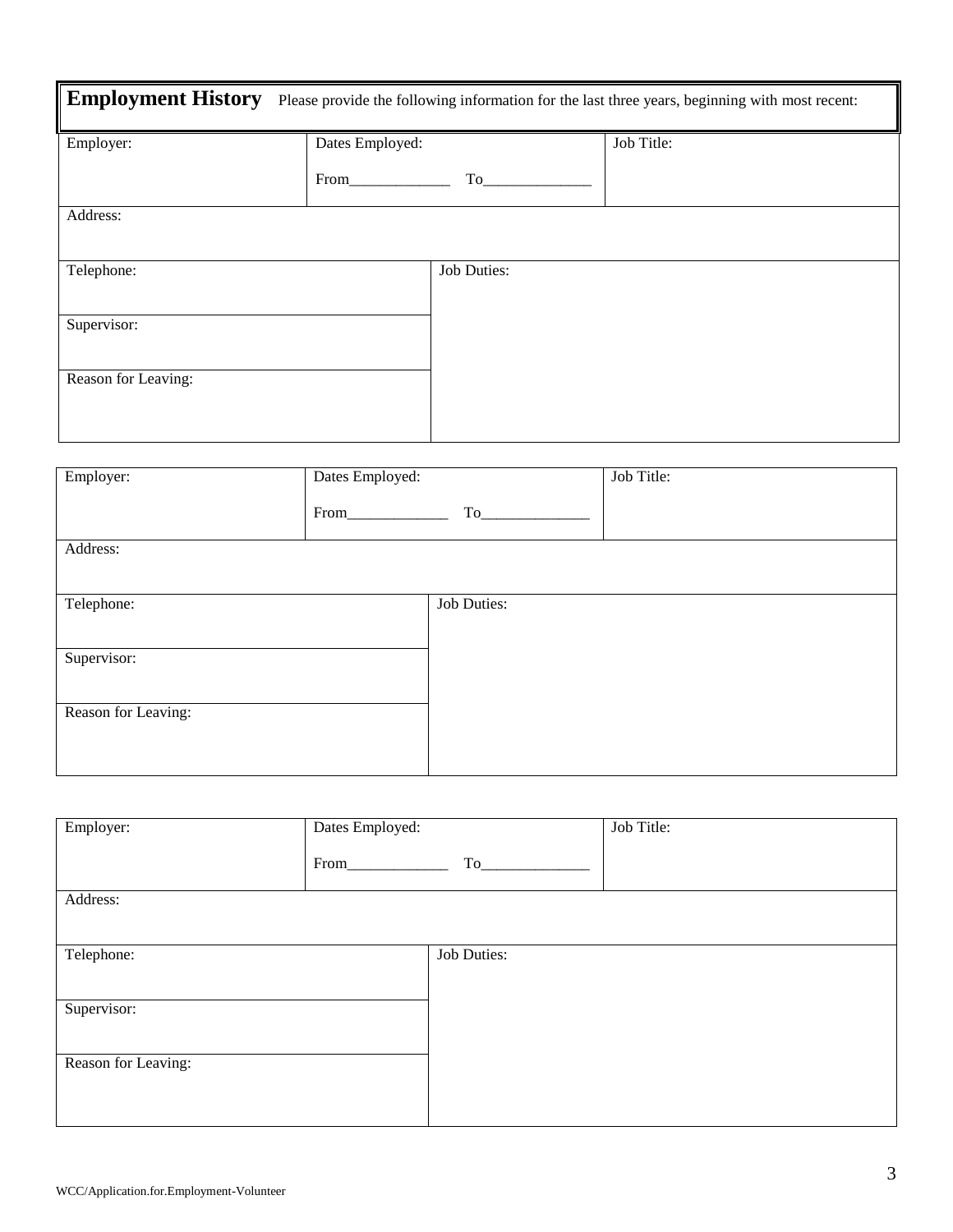Is there any reason why you could not perform the essential functions of the job for which you are applying with reasonable accommodations? Yes\_\_\_\_ No\_\_\_\_

\_\_\_\_\_\_\_\_\_\_\_\_\_\_\_\_\_\_\_\_\_\_\_\_\_\_\_\_\_\_\_\_\_\_\_\_\_\_\_\_\_\_\_\_\_\_\_\_\_\_\_\_\_\_\_\_\_\_\_\_\_\_\_\_\_\_\_\_\_\_\_\_\_\_\_\_\_\_\_\_\_\_\_\_\_\_

\_\_\_\_\_\_\_\_\_\_\_\_\_\_\_\_\_\_\_\_\_\_\_\_\_\_\_\_\_\_\_\_\_\_\_\_\_\_\_\_\_\_\_\_\_\_\_\_\_\_\_\_\_\_\_\_\_\_\_\_\_\_\_\_\_\_\_\_\_\_\_\_\_\_\_\_\_\_\_\_\_\_\_\_\_\_

If you require reasonable accommodations of any kind to perform the job, please describe:

| <b>Skills</b>                                                                    |                                            |
|----------------------------------------------------------------------------------|--------------------------------------------|
| Rank your knowledge/use of technology: ____ Beginner<br>Intermediate<br>Advanced | List Software in which you are proficient: |
| Other skills related to job applying for:                                        |                                            |
|                                                                                  |                                            |

Please list any commendations, awards or other honors that you believe may be relevant to the performance of the essential functions of the position for which you are applying:

State any additional information you feel is relevant in considering your application:

#### **Christian Background**

Present Church Affiliation: \_\_\_\_\_\_\_\_\_\_\_\_\_\_\_\_\_\_\_\_\_\_\_\_\_\_\_\_\_\_\_\_\_ Member? Yes or No

In what capacity are you active in your church? \_\_\_\_\_\_\_\_\_\_\_\_\_\_\_\_\_\_\_\_\_\_\_\_\_\_\_\_\_\_\_\_\_

Please indicate the name and address of the Christian Church that you plan to attend regularly during employment.

\_\_\_\_\_\_\_\_\_\_\_\_\_\_\_\_\_\_\_\_\_\_\_\_\_\_\_\_\_\_\_\_\_\_\_\_\_\_\_\_\_\_\_\_\_\_\_\_\_\_\_\_\_\_\_\_\_\_\_\_\_\_\_\_\_\_\_\_\_\_\_\_\_\_\_\_\_\_\_\_\_\_\_\_\_

Name Address Address Telephone Number

Briefly, how would you explain salvation to someone?

How did you accept Jesus Christ as your personal Savior?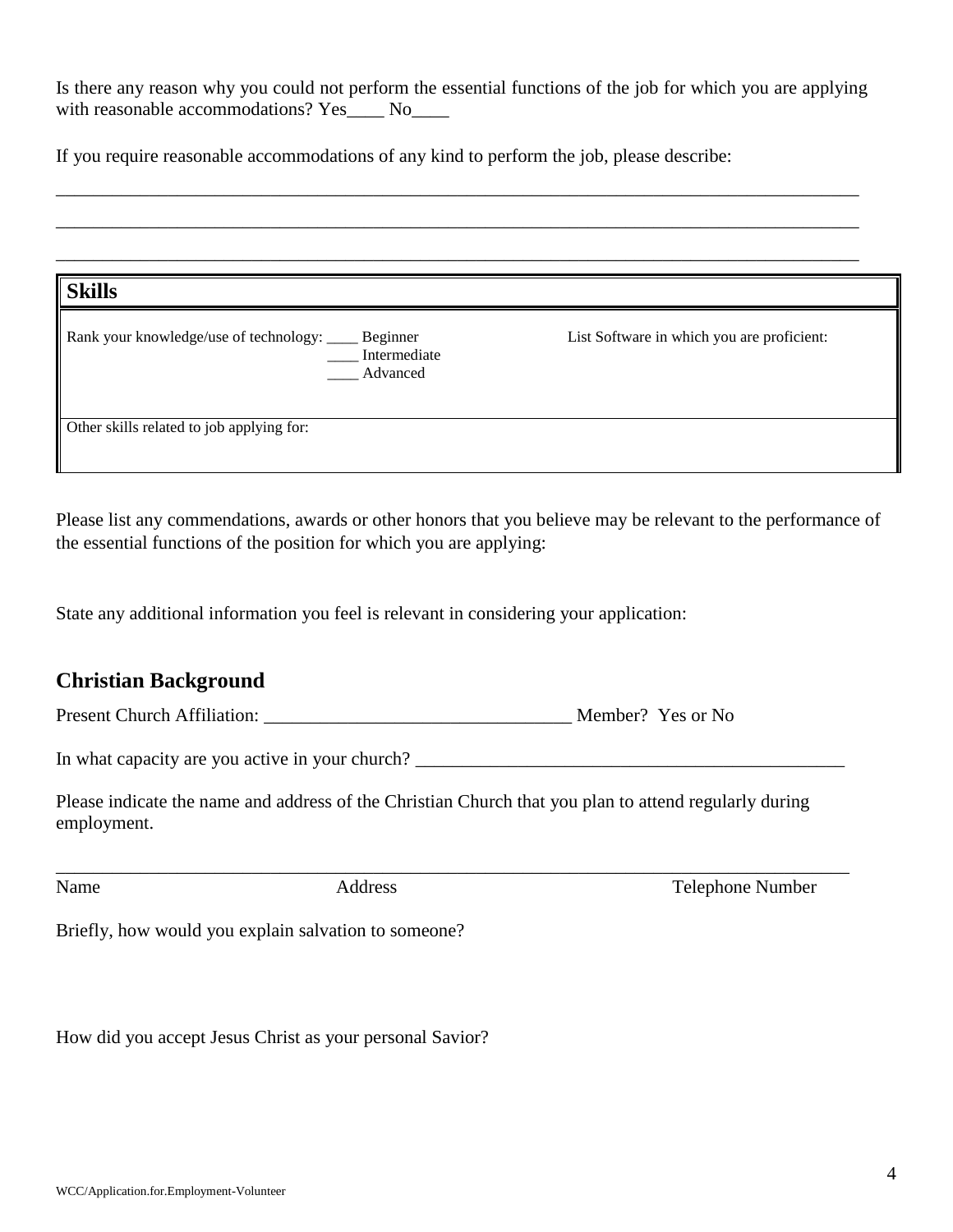### **West Valley Christian Academy Preschool and Child Care Statement of Faith**

- 1. We believe the Bible to be the inspired, the only infallible, authoritative, inerrant Word of God (2 Timothy 3:16, 2 Peter 1:21)
- 2. We believe there is one God, eternally existent in three persons-Father, Son, and Holy Spirit (Genesis 1:1, Matthew 29:19, John 10:30).
- 3. We believed in the deity of Christ (John 10:33), His virgin birth (Isaiah 7:14, Matthew 1:23, Luke 1:35), His sinless life (Hebrews 4: 15, 7:26), His miracles (John 2:11), His vicarious and atoning death (1 Corinthians 15:3, Ephesians 1:7, Hebrews 2:9), His Resurrection (John 11:25, 1 Corinthians 15:4), His Ascension to the right hand of God (Mark 16:19), His personal return in power and glory (Acts 1:11, Revelation 19:11).
- 4. We believe in the absolute necessity of regeneration by the Holy Spirit for salvation because of the exceeding sinfulness of human nature, and that men are justified on the single ground of faith in the shed blood of Christ, and that only by God's grace and through faith alone are we saved (John 3:16-19, 5:24; Romans 3:23, 5: 8-9; Ephesians 2:8-10; Titus 3:5).
- 5. We believe in the resurrection of both the saved and the lost; they that are saved unto the resurrection of life, and they that are lost unto the resurrection of condemnation (John 5:28-29).
- 6. We believe in the spiritual unity of believers in our Lord Jesus Christ (Romans 8:9, 1 Corinthians 12:12- 13, Galatians 3:26-28).
- 7. We believe in the present ministry of the Holy Spirit by whose indwelling the Christian is enabled to live a godly life (Romans 8:13-14; 1 Corinthians 3:16, 6:19-20; Ephesians 4:30, 5:18).
- 8. We believe that the term *marriage* has only one meaning: the uniting of one man and one woman in a single, exclusive union, as delineated in Scripture (Genesis 2:18-25). We believe that God intends sexual intimacy to occur only between a man and a woman who are married to each other (1 Corinthians 6:18, 7:2-5; Hebrews 13:4).
- 9. We believe that God wonderfully foreordained and immutably created each person as either male or female in conformity with their biological sex. These two distinct yet complementary genders together reflect the image and nature of God (Genesis 1:26-27).

Our Statement of Faith is not exhaustive of all of our beliefs. The Bible, as the inspired and infallible Word of God, speaks absolute authority regarding the proper conduct of mankind and is the unchanging foundation for all belief and behavior. The West Valley Christian Academy Preschool and Childcare Management Team and Tracy Community Church Corporate Board hold final interpretive authority on biblical meaning and application with regard to faith, doctrine, policy, and practice, and discipline.

I have read the above Statement of Faith and testify that it reflects my own convictions and understanding regarding the Christian faith, and I fully support the statement as written without mental or spiritual reservation.

Signature:  $\Box$ 

I cannot sign this because I have concerns about the statement and have explained on a separate piece of paper. The exceptions represent either disagreements or items for which I have not yet formed an opinion or conviction.

Signature: \_\_\_\_\_\_\_\_\_\_\_\_\_\_\_\_\_\_\_\_\_\_\_\_\_\_\_\_\_\_\_\_\_\_\_\_\_\_\_\_\_\_\_\_\_\_\_\_\_\_\_\_ Date: \_\_\_\_\_\_\_\_\_\_\_\_\_\_\_\_\_\_\_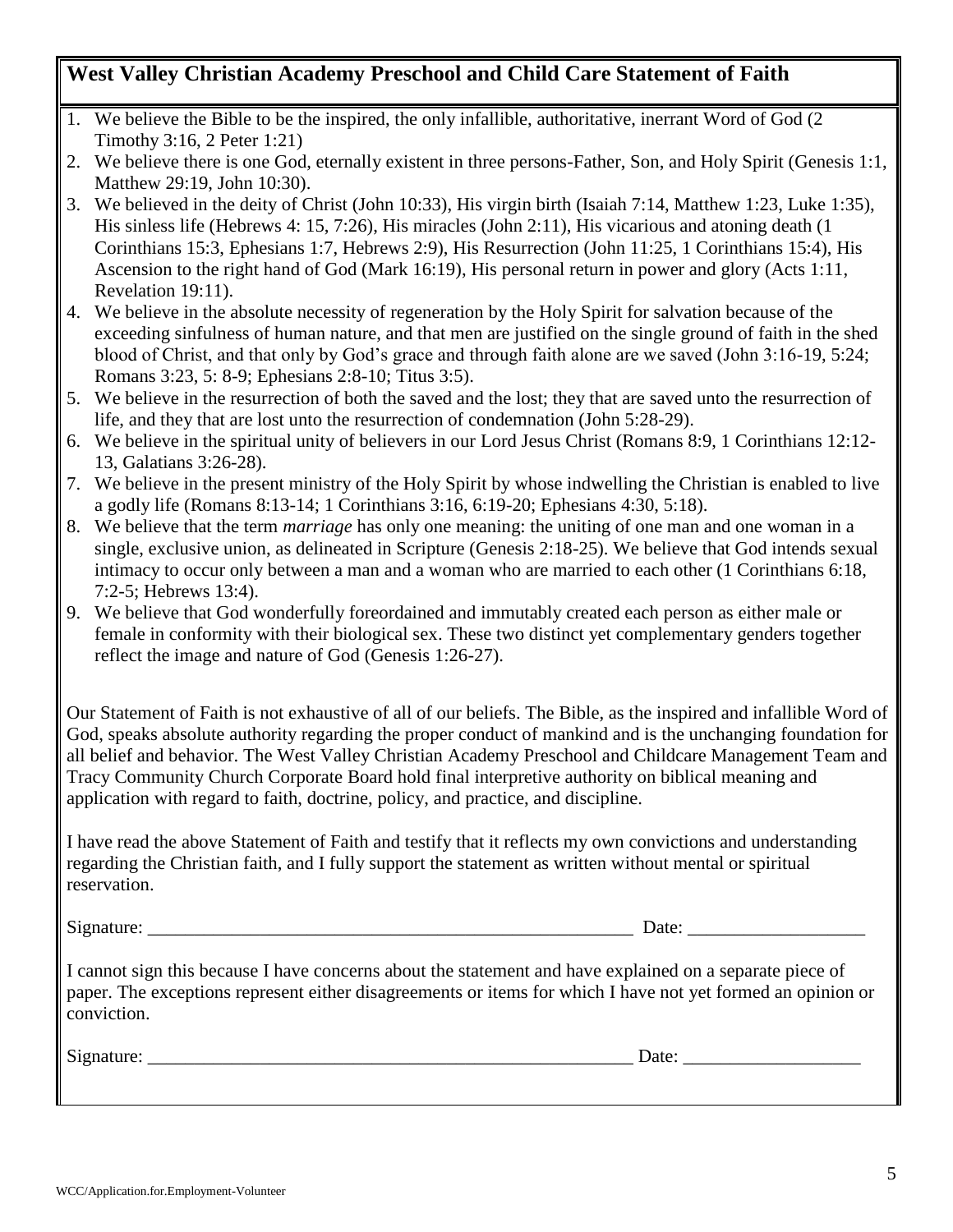| <b>References</b><br>Please list name two (2) professional references that can speak on behalf of your professional career, and<br>at least one (1) spiritual reference who can speak on behalf of your spiritual and Christian Service.                                                    |                                                                                         |         |                                                                                                                                                                                                                                          |             |  |
|---------------------------------------------------------------------------------------------------------------------------------------------------------------------------------------------------------------------------------------------------------------------------------------------|-----------------------------------------------------------------------------------------|---------|------------------------------------------------------------------------------------------------------------------------------------------------------------------------------------------------------------------------------------------|-------------|--|
| Name                                                                                                                                                                                                                                                                                        | Address                                                                                 | Phone # | Relationship/Occupation                                                                                                                                                                                                                  | Years Known |  |
|                                                                                                                                                                                                                                                                                             |                                                                                         |         |                                                                                                                                                                                                                                          |             |  |
|                                                                                                                                                                                                                                                                                             |                                                                                         |         |                                                                                                                                                                                                                                          |             |  |
|                                                                                                                                                                                                                                                                                             |                                                                                         |         |                                                                                                                                                                                                                                          |             |  |
|                                                                                                                                                                                                                                                                                             |                                                                                         |         |                                                                                                                                                                                                                                          |             |  |
|                                                                                                                                                                                                                                                                                             |                                                                                         |         |                                                                                                                                                                                                                                          |             |  |
|                                                                                                                                                                                                                                                                                             | <b>Authorization to Release Reference Information</b>                                   |         |                                                                                                                                                                                                                                          |             |  |
|                                                                                                                                                                                                                                                                                             | all data given in my application for employment, relate papers, and my oral interviews. |         | I have made an application for a position with West Valley Christian Academy Preschool and Child Care. I authorize<br>West Valley Christian Academy Preschool and Child Care to inquire about my work and personal history and to verify |             |  |
|                                                                                                                                                                                                                                                                                             |                                                                                         |         |                                                                                                                                                                                                                                          |             |  |
| I authorize the release and giving of any information requested by West Valley Christian Academy Preschool and Child<br>Care such as employment records, performance reviews, and personal references whether such information is favorable<br>or unfavorable to me.                        |                                                                                         |         |                                                                                                                                                                                                                                          |             |  |
| I release any person, organization, or company from any and all liability, claims, or damages that may directly or<br>indirectly result from the use, disclosure, or release of any such information by any person or party, whether such<br>information is favorable or unfavorable to me. |                                                                                         |         |                                                                                                                                                                                                                                          |             |  |
| I further certify that I have carefully read and do understand the above statements.                                                                                                                                                                                                        |                                                                                         |         |                                                                                                                                                                                                                                          |             |  |
| Applicant's Name (Print):                                                                                                                                                                                                                                                                   |                                                                                         |         |                                                                                                                                                                                                                                          |             |  |
|                                                                                                                                                                                                                                                                                             | Applicant's Signature:                                                                  |         | Date:                                                                                                                                                                                                                                    |             |  |
|                                                                                                                                                                                                                                                                                             |                                                                                         |         |                                                                                                                                                                                                                                          |             |  |

**If you have a resume, please attach it to this application.**

# **Applicant's, Acknowledgment, Certification, and Agreement**

I understand that while West Valley Christian Academy Day Care & Preschool does not discriminate in its employment practices against any person because of race, color, national or ethnic origin, gender, age, or qualified disability, it is a Christian Center that reserves its First Amendment right to discriminate based on religious grounds in its hiring, management and termination of employees.

I hereby certify that the facts set forth in this application process are true and complete to the best of my knowledge. I understand that the falsification of any statement or a significant omission of fact may prevent me from being hired, or if hired, may subject me to immediate dismissal regardless of the time elapsed before discovery. If I am released under these circumstances, I further understand and agree that I will be paid and receive benefits only through the day of release.

I authorize West Valley Christian Academy Preschool and Child Care to thoroughly interview the primary references which I have listed, any secondary references mentioned through interviews with primary references, or other individuals who know me and have knowledge regarding my testimony and work record. I also authorize